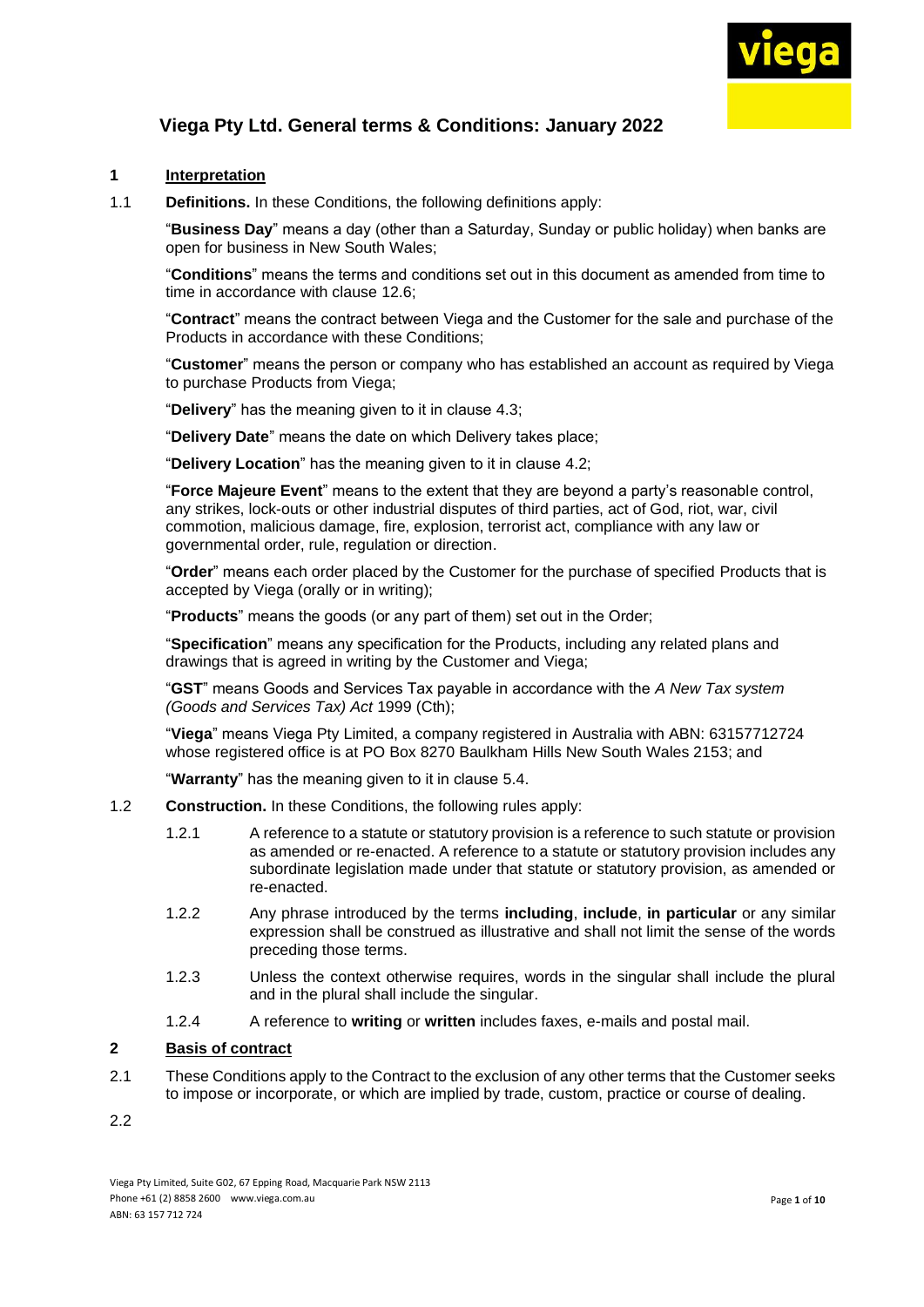

- 2.3 Each Order constitutes an offer by the Customer to purchase the Products in accordance with these Conditions. The Customer is responsible for ensuring that the terms of the Order and any applicable Specification are complete and accurate.
- 2.4 An Order will only be accepted when Viega:
	- 2.4.1 Accepts (orally or in writing) an order from a customer who has established a credit account with Viega; or
	- 2.4.2 Viega sends to the Customer a request for confirmation of an Order on these Conditions and Viega receives confirmation from the Customer, at which point the Contract shall come into existence.
- 2.5 The Contract constitutes the entire agreement between the parties. The Customer acknowledges that it has not relied on any statement, promise, representation, assurance or warranty made or given by or on behalf of Viega which is not set out in the Contract.
- 2.6 Any samples, drawings, descriptive matter, or advertising produced by Viega and any descriptions or illustrations contained in Viega's catalogues or brochures are produced for the sole purpose of giving an approximate idea of the Products described in them. They shall not form part of the Contract or have any contractual force.
- 2.7 A quotation for the Products given by Viega shall not constitute an offer. A quotation shall only be valid for a period of twenty (20) Business Days from its date of issue.

#### **3 Products**

- 3.1 The Products are described in Viega's catalogue as modified by any applicable Specification.
- 3.2 To the extent that the Products are to be manufactured in accordance with a Specification supplied by the Customer, the Customer indemnifies Viega against all liabilities, costs, expenses, damages and losses (including any direct, indirect or consequential losses, loss of profit, loss of reputation and all interest, penalties and legal and other professional costs and expenses) suffered or incurred by Viega in connection with any claim made against Viega for actual or alleged infringement of a third party's intellectual property rights arising out of or in connection with Viega's use of the Specification. This clause [3.2](file:///C:/Users/JacksonPh/Documents/a973123) shall survive expiry or termination of the Contract.
- 3.3 Viega reserves the right to amend the Specification of any Product(s) if required by any applicable statutory or regulatory requirements.
- 3.4 Subject to clause [3.5,](#page-1-0) the Customer warrants that it is purchasing the Products for the purpose of re-supply, or for the purpose of using them up or transforming them in trade or commerce in the course of a process of production or manufacture, or in the course of repairing or treating other goods or fixtures on land.
- <span id="page-1-0"></span>3.5 Where the Customer purchases from Viega Viptool software and a Hardlock (being a security dongle required to download and use the software) (**Viptool Software**) supplied by liNear GmbH, Inc., (**liNear**) the Customer warrants that the Viptool Software (including the Hardlock) will not be re-supplied and will only be used by the Customer and its employees and for the purposes of its own business. The Customer agrees that when it purchases Viptool Software from Viega it will be entitled to use the Hardlock to download the Viptool Software product specified in the Order from the liNear website (**liNear Software**). The Customer agrees that to download and use the liNear Software with the Hardlock, the Customer must agree to the liNear Software Licence Agreement and any additional special terms and conditions of Viega on that website.

### **4 Delivery**

4.1 Viega shall ensure that: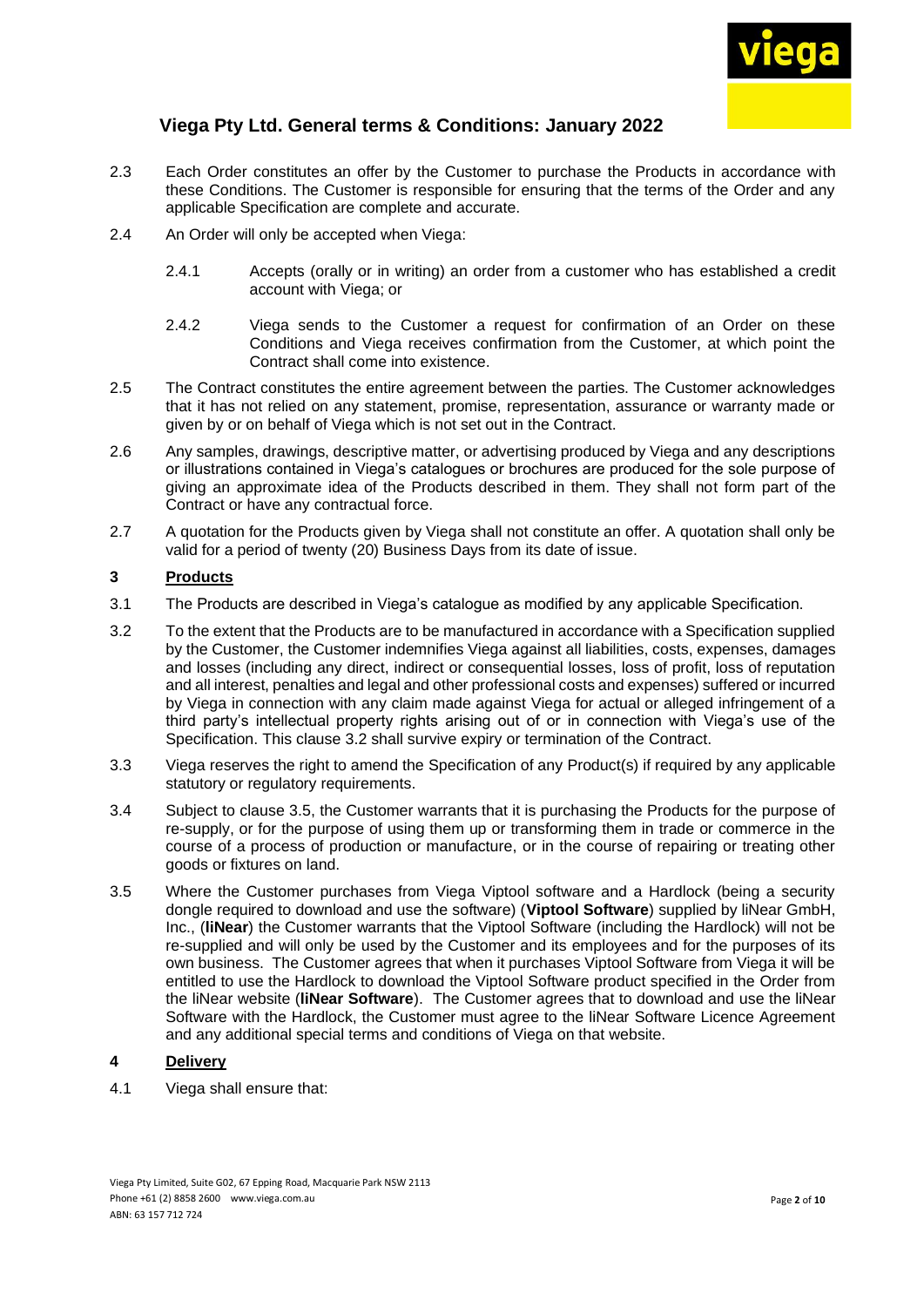

- 4.1.1 each delivery of the Products is accompanied by a delivery note which shows the date of the Order, all relevant Customer and Viega reference numbers, the type and quantity of the Products (including the code number of the Products, where applicable), special storage instructions (if any) and, if the Order is being delivered by instalments, the outstanding balance of Products remaining to be delivered; and
- 4.1.2 If Viega requires the Customer to return any packaging materials to Viega, that requirement is clearly stated on the delivery note. The Customer shall make any such packaging materials available for collection at such times as Viega shall reasonably request.
- <span id="page-2-1"></span>4.2 Viega shall deliver the Products to the location set out in the Order or such other location as the parties may agree ("**Delivery Location**") at any time after Viega notifies the Customer that the Products are ready.
- <span id="page-2-0"></span>4.3 Delivery of the Products shall be completed on the Products' arrival at the Delivery Location ("**Delivery**").
- 4.4 Any dates quoted for Delivery are approximate only, and the time of Delivery is not of the essence. Viega shall not be liable for any delay in Delivery that is caused by a Force Majeure Event or the Customer's failure to provide Viega with adequate Delivery instructions or any other instructions that are relevant to the supply of the Products.
- 4.5 If Viega fails to deliver the Products, its liability shall be limited to the costs and expenses incurred by the Customer in obtaining replacement Products of similar description and quality in the cheapest market available, less the price of the Products. If the Customer fails to accept Delivery of the Products within three (3) Business Days of Viega notifying the Customer that the Products are ready, then, except where such failure or delay is caused by a Force Majeure Event or Viega's failure to comply with its obligations under the Contract:
	- 4.5.1 Delivery shall be deemed to have been completed at 9.00 am on the third Business Day after the day on which Viega notified the Customer that the Products were ready; and
	- 4.5.2 Viega shall store the Products until Delivery takes place and charge the Customer for all related costs and expenses (including insurance).
- 4.6 If ten (10) Business Days after the day on which Viega notified the Customer that the Products were ready for Delivery the Customer has not accepted Delivery, Viega may resell or otherwise dispose of part or all of the Products and, after deducting reasonable storage and selling costs, account to the Customer for any excess over the price of the Products or charge the Customer for any shortfall below the price of the Products.
- 4.7 The Customer shall not be entitled to reject the Products if Viega delivers up to and including 5% more or less than the quantity of Products ordered, but a pro rata adjustment shall be made to the Order invoice on receipt of written notice from the Customer that the wrong quantity of Products was delivered.
- 4.8 Viega may deliver the Products by instalments, which shall be invoiced and paid for separately. Each instalment shall constitute a separate Contract. Any delay in Delivery or defect in an instalment shall not entitle the Customer to cancel any other instalment.

### <span id="page-2-3"></span>**5 Quality**

<span id="page-2-2"></span>5.1 When the Customer purchases a Viptool Hardlock and downloads liNear Software as a consumer, within the meaning of the Australian Consumer Law, then the Warranty in this clause [5](#page-2-3) will be in addition to the guarantees that may be available under the Australian Consumer Law. In this regard please note the following: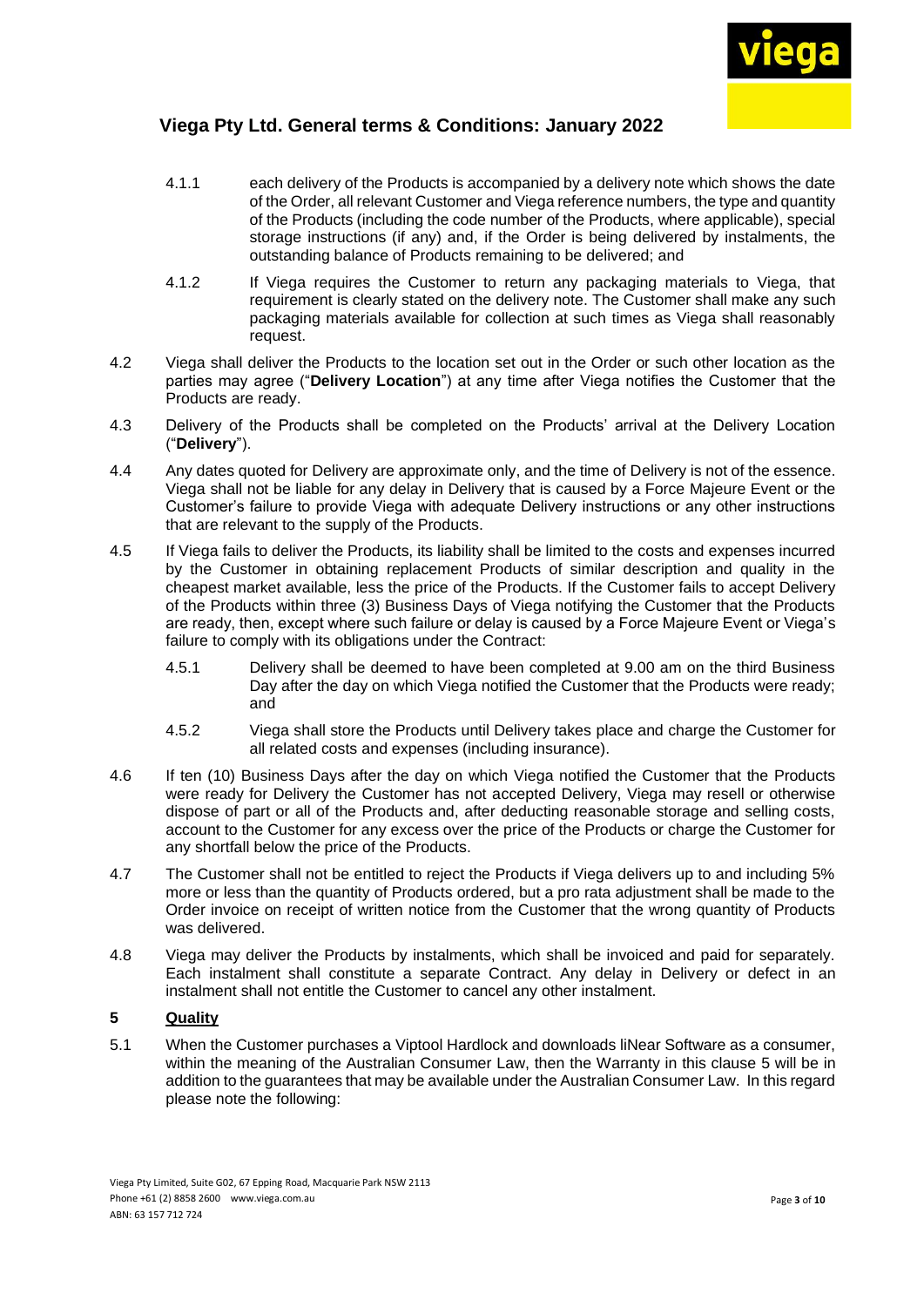

- 5.2 Our goods come with guarantees that cannot be excluded under the Australian Consumer Law. You are entitled to a replacement or refund for major failures and compensation for any other reasonably foreseeable loss or damage. You are also entitled to have the goods repaired or replaced if the goods fail to be of acceptable quality and the failure does not amount to a major failure.
- 5.3 If the Customer is entitled to claim under any of the consumer guarantees imposed by the Australian Consumer Law (other than those specified in Section 51, 52 or 53 of the Australian Consumer Law) in relation to any Product, then Viega's liability under or in relation to any such guarantee is limited (at Viega's option) to:
	- 5.3.1 the repair or replacement of the goods;
	- 5.3.2 the supply of equivalent goods; or
	- 5.3.3 the payment of the cost of the repair or replacement of the goods.
- 5.4 The Customer should direct all claims and service requests in relation to liNear Software to liNear, however, if the Customer makes any claim against Viega under any of the consumer guarantees in relation to liNear Software or any services provided in relation to it, then Viega's liability under or in relation to any such guarantee is limited (at Viega's option) to, in the case of goods:
	- 5.4.1 the repair or replacement of the goods;
	- 5.4.2 the supply of equivalent goods; or
	- 5.4.3 the payment of the cost of the repair or the replacement of the goods,
	- 5.4.4 and in the case of services to:
	- 5.4.5 the supply of the services again; or
	- 5.4.6 the payment of the cost of supplying the services again.
- <span id="page-3-0"></span>5.5 Viega warrants that upon Delivery, and for a period of 2 years after the date of Delivery, the Products shall:
	- 5.5.1 conform in all material respects with the description and any applicable Specification; and
	- 5.5.2 be free from material defects in design, material and workmanship;

#### (The "**Warranty**").

- 5.6 Subject to clause [5.7,](#page-4-0) if:
	- 5.6.1 the Customer gives notice in writing to Viega within a reasonable time of discovery that some or all of the Products do not comply with the Warranty.
	- 5.6.2 Viega is given a reasonable opportunity of examining such Products; and
	- 5.6.3 the Customer (if asked to do so by Viega) returns such Products to Viega's place of business.
	- 5.6.4 Should Viega assess that it is liable for a fault in the product(s) it will only then reimburse all reasonable costs for returning the product(s).

Viega shall, at its option, repair or replace the defective Products, or refund the price of the defective Products in full. In addition, and if to the extent foreseen by applicable law, Viega shall also be responsible for reasonable labour costs necessary for the installation of any repaired or replaced product notified to Viega in advance.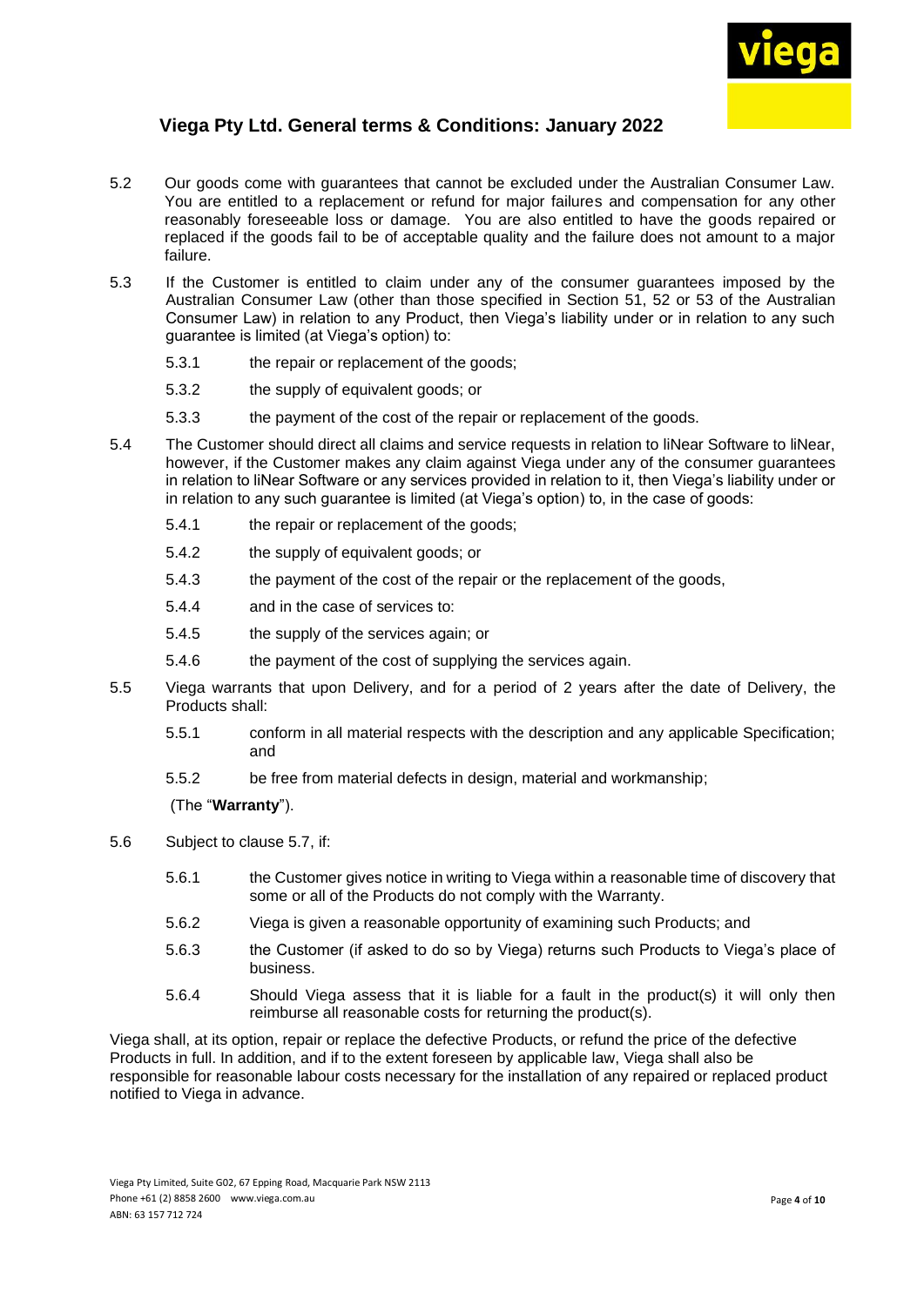

The benefit of this Warranty is in addition to the guarantees and remedies that may be available under the Australian Consumer Law. The Customer may have other rights under the Australian Consumer Law which cannot be excluded, restricted or modified, including certain rights to be indemnified for claims by end users, and these are not excluded by this Warranty.

- <span id="page-4-0"></span>5.7 Viega shall not be liable for Products' failure to comply with the Warranty in any of the following events:
	- 5.7.1 the Customer makes any further use of such Products after giving notice in accordance with clause [5.5;](#page-3-0)
	- 5.7.2 the defect arises because the Customer failed to follow Viega's oral or written instructions as to the storage, commissioning, installation, use and maintenance of the Products or good trade and engineering practice regarding the same.
	- 5.7.3 the Customer, or any intermediary that has directly or indirectly supplied the Products to the Customer, alters or repairs the Products without the written consent of Viega.
	- 5.7.4 the defect arises as a result of fair wear and tear, wilful damage, negligence, or abnormal storage or working conditions.
	- 5.7.5 the Products differ from their description and/or Specification as a result of changes made to ensure they comply with applicable statutory or regulatory requirements; or
	- 5.7.6 the Products have been used or installed outside of the Commonwealth of Australia
- 5.8 Subject to clause [5.1,](#page-2-2) and to any rights the Customer may have under the Australian Consumer Law and other legislation in Australia, the Warranty sets out Viega's only liability to the Customer (whether in contract, tort (including negligence), breach of statutory duty, or otherwise) in respect of defective or faulty Products.
- 5.9 The Warranty is for the benefit of the Customer only and it may not be assigned, transferred or dealt with by any other person.
- 5.10 These Conditions shall apply to any repaired or replacement Products supplied by Viega.
- 5.11 If the Customer returns the Products to Viega for examination and it turns out that no Warranty claims exists, and the Customer has no relevant rights under the Australian Consumer Law or other legislation, Viega is entitled to charge the Customer a processing fee in the amount of 25% of the price of the respective Products but not less than 50 AUD before tax.

### **6 Title and risk**

- 6.1 The risk in the Products shall pass to the Customer on Delivery.
- 6.2 Title to the Products shall not pass to the Customer until (the earlier of):
	- 6.2.1 Viega receives payment in full (in cash or cleared funds) for the Products and any other Products that Viega has supplied to the Customer in respect of which payment has become due, in which case title to the Products shall pass at the time of cleared payment of all such sums; and
	- 6.2.2 the Customer resells the Products, in which case title to the Products shall pass to the Customer at the time Customer receives the proceeds of that sale.
- 6.3 Until title to the Products has passed to the Customer, the Customer shall:
	- 6.3.1 not remove, deface or obscure any identifying mark or packaging on or relating to the Products.
	- 6.3.2 maintain the Products in satisfactory condition and keep them insured against all risks for their full price following Delivery.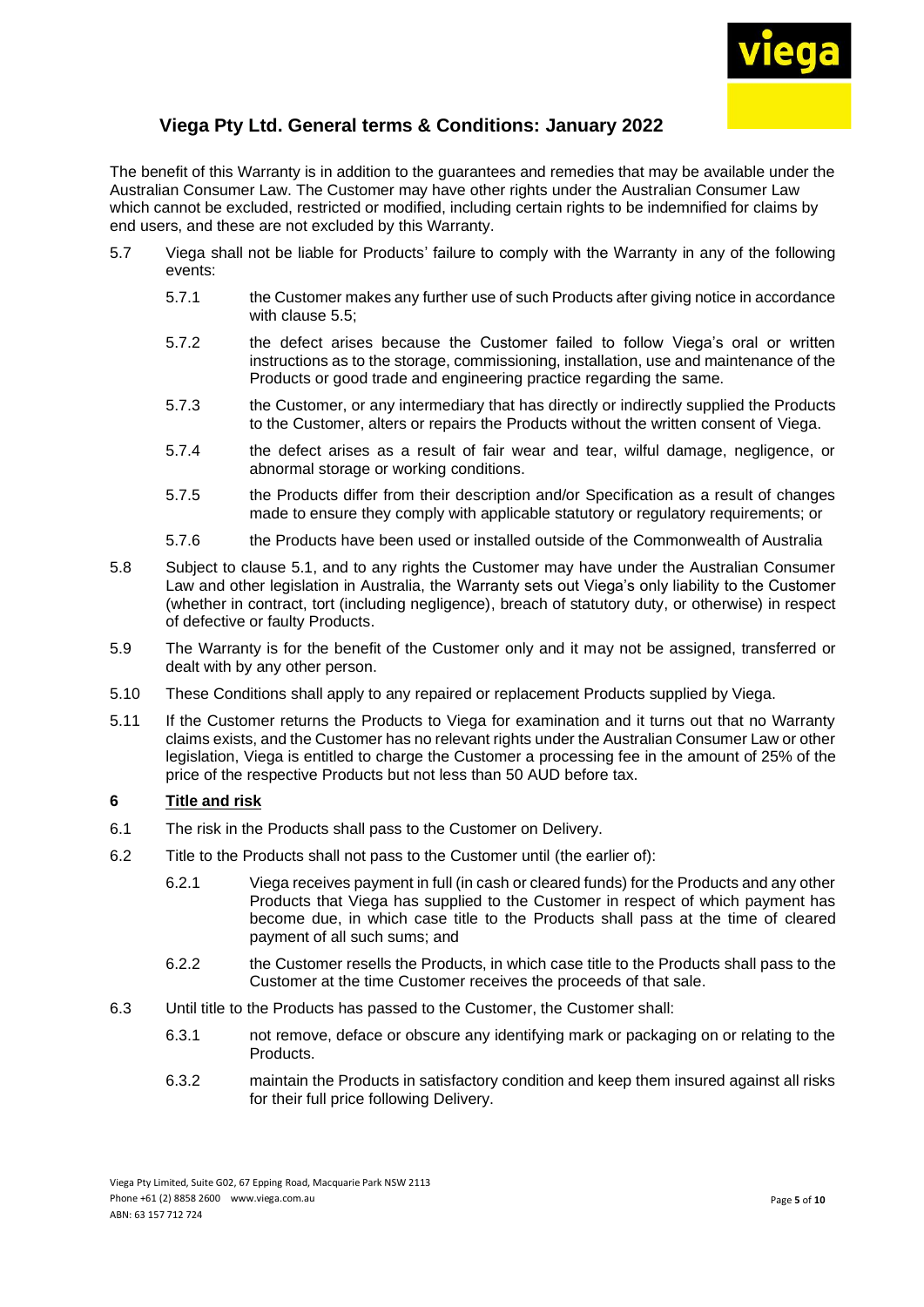

- 6.3.3 notify Viega immediately if it becomes subject to any of the events listed in clauses [9.2.2](#page-7-0) or [9.2.3;](#page-7-1) and
- 6.3.4 give Viega such information relating to the Products as Viega may require from time to time.

#### **7 Security Interest**

- <span id="page-5-0"></span>7.1 In this clause [7.1:](#page-5-0)
	- 7.1.1 a reference to **Products** means the original Products supplied to Customer by Viega from time to time including those described in each Order and also includes proceeds when the context permits. The Products will include 'other Products' as classified under the PPSA.
	- 7.1.2 **paid** means receipt of cash or cleared funds by Viega in full satisfaction of the Amounts Owing.
	- 7.1.3 **PPSA** means the Personal Property Securities Act 2009 (Cth) and any regulations made pursuant to it; and
	- 7.1.4 the following words have the respective meanings given to them in the PPSA: **account**, **ADI account, proceeds, register, registration, security interest and verification statement**.
- 7.2 Title to each Product will remain with Viega until all amounts owing by the Customer to Viega on any account whatsoever (including the purchase price for the Products) (**Amounts Owing**) have been paid in accordance with clause [8.4.](#page-6-0)
- 7.3 Until the Amounts Owing have been paid, the Customer:
	- 7.3.1 may, subject to clause [7.6,](#page-5-1) take possession of the Products and hold them as trustee and agent for Viega; and
	- 7.3.2 must ensure that the Products are insured and stored or identified so that they are readily distinguishable from other Products held by Customer or other persons.
- <span id="page-5-2"></span>7.4 Until the Amounts Owing have been paid, the Customer has the right to move, sell and otherwise use the Products in the ordinary course of its business, subject to the following:
	- 7.4.1 the Customer may sell the Products, but must hold the proceeds it receives from any sale of the Products as trustee for Viega.
	- 7.4.2 the Customer must place the whole of the monetary proceeds in an ADI account separate from its own monies, maintain proper records of that ADI account; and
	- 7.4.3 without limiting the foregoing, all accounts relating to any sale of the Products are owned by Viegaand any rights of Customer in respect of such accounts are transferred to Viega.
- 7.5 Despite clause [7.4.1,](#page-5-2) Customer must not represent to any third parties that it is acting as agent of Viega and Viega will not be bound by any contracts with third parties to which Customer is a party.
- <span id="page-5-1"></span>7.6 If Customer fails to pay any Amount Owing in accordance with clause [8.4](#page-6-0) or otherwise becomes insolvent, it will be in default. If Customer defaults, then:
	- 7.6.1 immediately on Viega's request, Customer must return to Viega any Products acquired from Viega; and
	- 7.6.2 Viega may enter the premises at which those Products are stored, and seize possession of them; and
	- 7.6.3 Viega may retain, sell or otherwise dispose of those Products.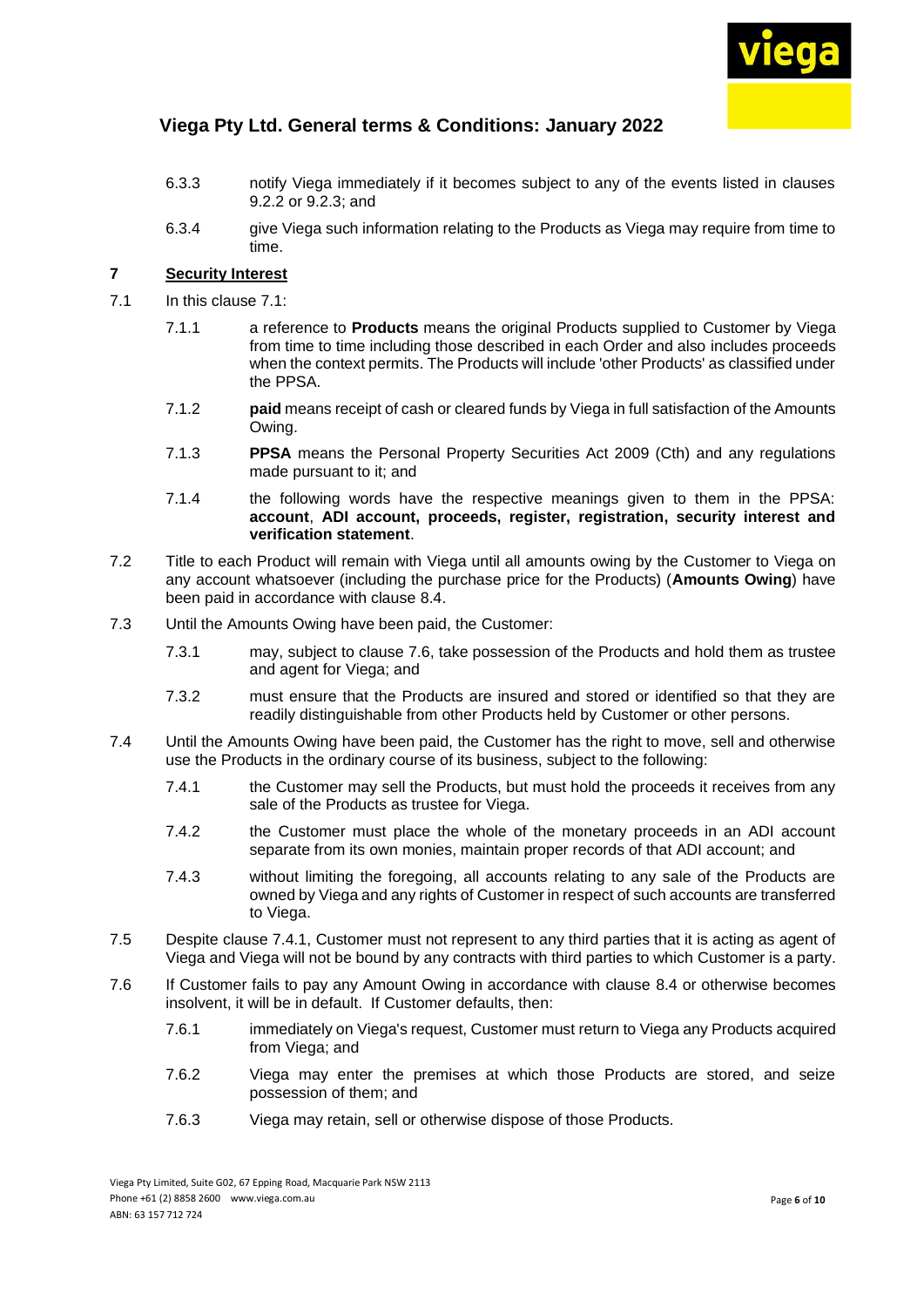

- 7.7 Customer must not assign or grant a security interest in respect of any accounts owed to it in relation to the Products without Viega's prior written consent. Viega has a security interest in all such accounts to secure the Amounts Owing.
- 7.8 Without limiting the meaning of Amounts Owing, if Customer makes a payment to Viega at any time whether in connection with this document or otherwise Viega may apply that payment as it sees fit.
- 7.9 If Chapter 4 of the PPSA would otherwise apply to the enforcement of a security interest arising in connection with this document, to the extent the law permits, Customer and Viega agree that:
	- 7.9.1 for the purposes of sections 115(1) and 115(7) of the PPSA:
		- (i) Viega need not comply with sections  $95, 121(4)$ ,  $125, 130, 132(3)(d)$  or  $132(4)$ ; and
		- (ii) sections 142 and 143 are excluded; and
	- 7.9.2 for the purposes of section 115(7) of the PPSA, Viega need not comply with sections 132 and 137(3).
- 7.10 Notices or documents required or permitted to be given to Viega for the purposes of the PPSA must be given in accordance with the PPSA. Customer waives the right to receive any notice under the PPSA (including a notice of a verification statement) unless the notice is required by the PPSA and cannot be excluded.
- 7.11 The Customer consents to Viega effecting and maintaining a registration on the PPSA register (in any manner Viega considers appropriate) in relation to any security interest contemplated by this document and Customer agrees to provide all assistance reasonably required to facilitate this. The Customer agrees to pay all fees and charges associated with Viega making such registrations. The Customer must notify Viega at least 14 days before it changes its name, Australian Company Number or Australian Business Number.
- 7.12 To the extent permitted by section 275 of the PPSA, the parties agree to keep the terms of this Contract and all information related to it (including information of the kind mentioned in section 275(1) of the PPSA) confidential and to not disclose that information to any person except where the disclosure is required by law (other than section 275(1) of the PPSA).

### **8 Price and payment**

- 8.1 The price of the Products shall be the price set out in the Order, or, if no price is quoted, the price set out in Viega's published price list in force as at Delivery.
- 8.2 The price of the Products is exclusive of the costs and charges of packaging, insurance and transport of the Products, which shall be invoiced to the Customer. The Customer must pay any additional delivery costs incurred due to any failure of the Customer to give Viega adequate or accurate information or instructions.
- 8.3 The price of the Products is exclusive of amounts in respect of GST. The Customer shall, on receipt of a valid GST invoice from Viega, pay to Viega such additional amounts in respect of GST as are chargeable on the supply of the Products.
- <span id="page-6-0"></span>8.4 Viega may invoice the Customer for the Products on or at any time after the date of dispatch of the Products for delivery to the Customer.
- 8.5 The Customer shall pay the invoice in full and in cleared funds within thirty days the following end of the month in which that invoice is issued by Viega. Payment shall be made to the bank account nominated in writing by Viega. Time of payment is of the essence.

If the Customer fails to make any payment due to Viega under the Contract by the due date for payment, then the Customer shall pay interest on the overdue amount at the rate of 8% per annum above Reserve Bank of Australia's base rate from time to time. Such interest shall accrue on a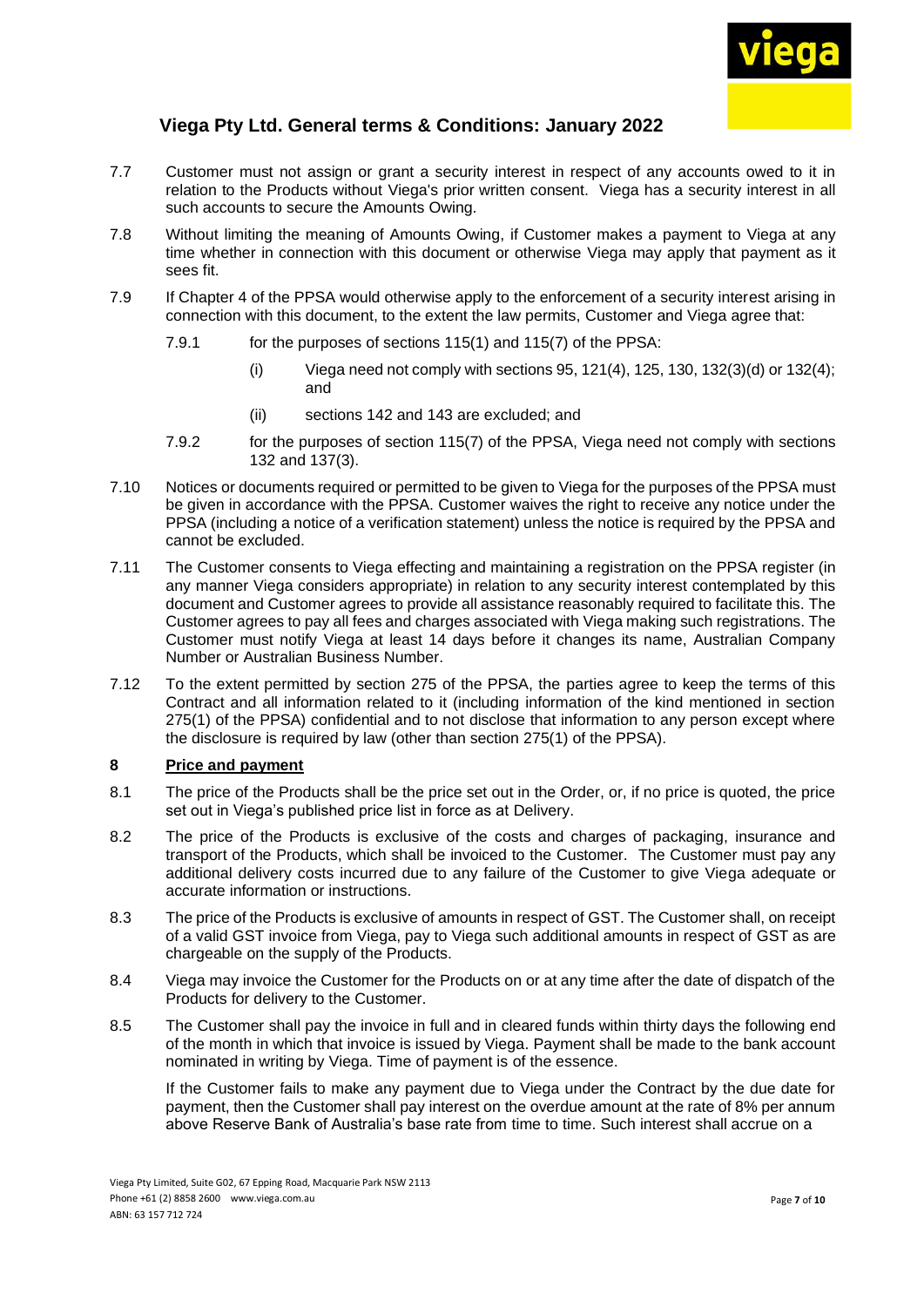

daily basis from the due date until actual payment of the overdue amount, whether before or after judgment. The Customer shall pay the interest together with the overdue amount.

The Customer shall pay all amounts due under the Contract in full without any set-off, counterclaim, deduction or withholding (except for any deduction or withholding required by law). Viega may at any time, without limiting any other rights or remedies it may have, set off any amount owing to it by the Customer against any amount payable by Viega to the Customer.

### **9 Termination and suspension**

- 9.1 Viega may terminate the Contract by giving the Customer thirty (30) days' written notice.
- <span id="page-7-0"></span>9.2 Without limiting its other rights or remedies, Viega may terminate the Contract with immediate effect by giving written notice to the Customer if:
	- 9.2.1 the Customer commits a material breach of any term of the Contract and (if such a breach is remediable) fails to remedy that breach within fourteen (14) days of the Customer being notified in writing to do so; or
	- 9.2.2 an order is made or a resolution is passed for the winding-up of the Customer or an administrator is appointed by order of the Court or by other means to manage the affairs, business and property of the Customer or a receiver and/or manager or administrative receiver is validly appointed in respect of all or any of the Customer's assets or undertaking or circumstances arise which entitle the Court or a creditor to appoint a receiver and/or manage or administrative receiver or which entitle the Court to make a winding-up or bankruptcy order or the Customer takes or suffers any similar or analogous action (in any jurisdiction) in consequence of debt; or
	- 9.2.3 the Customer ceases, or threatens to cease, to carry on business; or
	- 9.2.4 there is a change of control of the Customer (within the meaning of Section 50AA of the Corporations Act 2001).
- <span id="page-7-1"></span>9.3 Termination of the Contract, howsoever arising, shall not affect any of the parties' rights and remedies that have accrued as at termination.
- 9.4 Clauses which expressly or by implication survive termination of the Contract shall continue in full force and effect.
- 9.5 Each indemnity and payment obligation of the Customer under these Conditions is a continuing obligation, separate and independent from all other obligations, and survives termination of these Conditions.
- 9.6 It is not necessary for Viega to incur expense or make a payment before enforcing a right of indemnity.

#### **10 Limitation of liability**

- <span id="page-7-2"></span>10.1 Nothing in these Conditions shall limit or exclude either party's liability for:
	- 10.1.1 death or personal injury caused by its negligence.
	- 10.1.2 fraud or fraudulent misrepresentation.
	- 10.1.3 the deliberate default or wilful misconduct of that party, its employees, agents or subcontractors; or
	- 10.1.4 any liability that may not be excluded or limited under Australian law.
- 10.2 Subject to clause [10.1](#page-7-2) and to any law to the contrary and to the maximum extent permitted by law:
	- 10.2.1 VIEGA will not be liable to the Customer for any loss, damage or cost that did not arise naturally (that is according to the usual course of things), from any breach, act or omission under or in relation to these Conditions, whether or not such loss, damage or cost is to reasonably be supposed to have been in the contemplation of both parties at the time they agreed these Conditions, as the probable result of the relevant breach,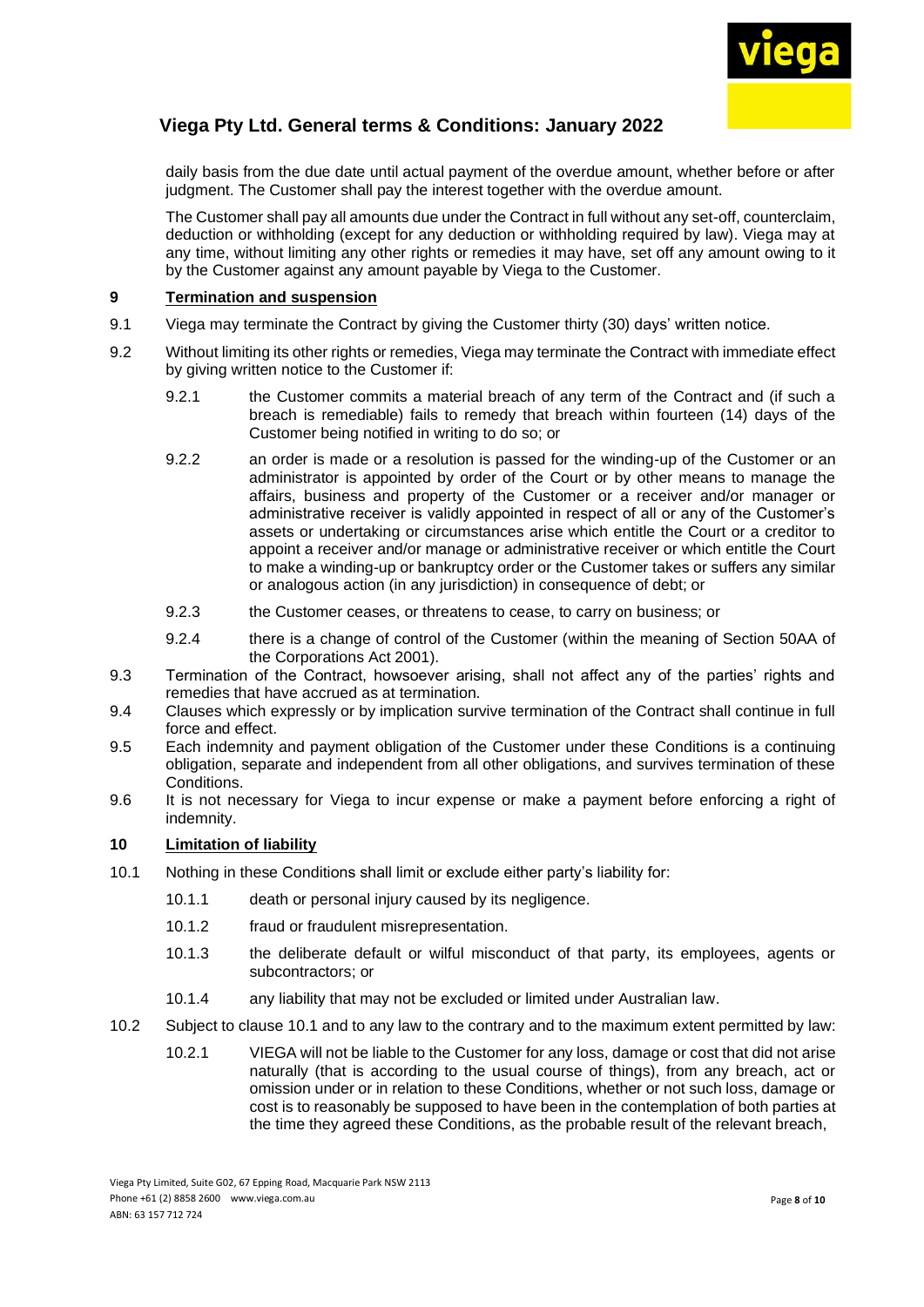

act or omission. Without limitation, Viega will not be liable to the Customer for any such loss, damage or cost (including any loss of profits, revenue, goodwill, data or anticipated savings) whether in contract, tort (including negligence), statute or otherwise.

10.2.2 Viega's total aggregate liability to the Customer in respect of all other losses arising under or in connection with the Contract, whether in contract, tort (including negligence), breach of statutory duty, or otherwise, shall in no circumstances exceed 100% of the sums paid or payable by the Customer under the relevant Contract at the time that the liability arose.

### **11 Force majeure**

- 11.1 Neither party shall be liable for any failure or delay in performing its obligations under the Contract to the extent that such failure or delay is caused by a Force Majeure Event.
- 11.2 The Customer shall use all reasonable endeavours to mitigate the effect of a Force Majeure Event on the performance of its obligations under the Contract.
- 11.3 If a Force Majeure Event prevents, hinders or delays the Customer's performance of its obligations under the Contract for a continuous period of more than twenty (20) Business Days, Viega may terminate the Contract immediately by giving written notice to the Customer.

### **12 General**

#### 12.1 **Assignment and other dealings.**

- 12.1.1 Viega may at any time assign, transfer, mortgage, charge, subcontract or deal in any other manner with all or any of its rights or obligations under the Contract.
- 12.1.2 The Customer may not assign, transfer, mortgage, charge, subcontract, declare a trust over or deal in any other manner with any or all of its rights or obligations under the Contract without the prior written consent of Viega.

#### 12.2 **Notices.**

- 12.2.1 Any notice or other communication given to a party under or in connection with the Contract shall be in writing, addressed to that party at its registered office (if it is a company) or its principal place of business (in any other case) or such other address as that party may have specified to the other party in writing in accordance with this clause, and shall be delivered personally, sent by pre-paid first class post or other next working day delivery service, commercial courier, fax or e-mail.
- 12.2.2 A notice or other communication shall be deemed to have been received:
	- $(i)$  if delivered personally, when left at the address referred to in clause [12.2.1;](file:///C:/Users/JacksonPh/Documents/a723112)
	- (ii) if sent by pre-paid first-class post or other next working day delivery service, at 9.00 am on the second Business Day after posting;
	- (iii) if delivered by commercial courier, on the date and at the time that the courier's delivery receipt is signed; or,
	- (iv) if sent by fax or e-mail, one Business Day after successful transmission (where no failed transmission report or out of office message is received by the sender within one hour of sending).
- 12.2.3 The provisions of this clause shall not apply to the service of any proceedings or other documents in any legal action.

### 12.3 **Severance.**